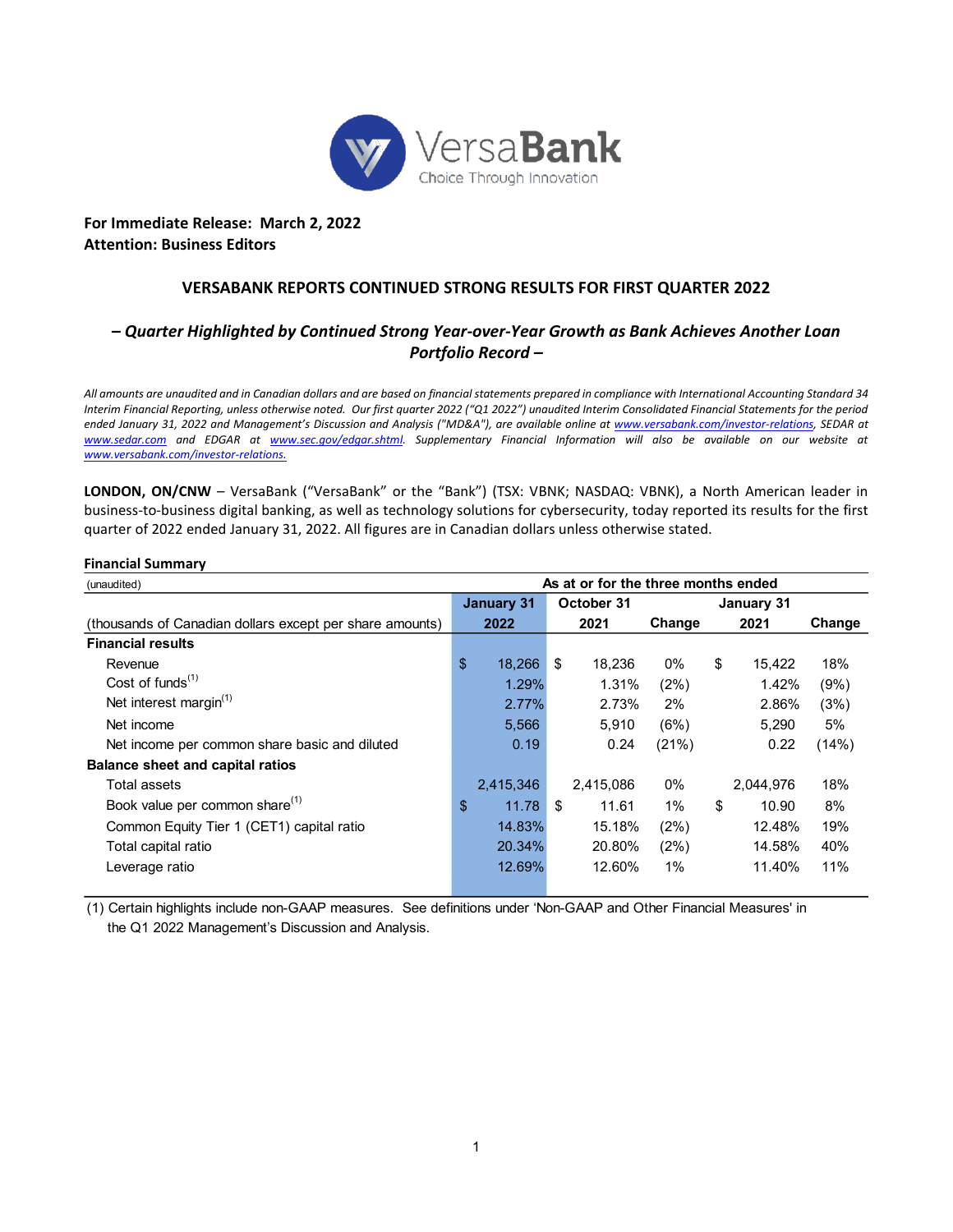# **Highlights for the First Quarter of 2022**

- Loans increased 24% year-over-year and 5% sequentially to a record \$2.22 billion, as a function of strong growth in the Bank's Point-of-Sale Loan and Lease Receivable ("POS Financing") portfolios;
- Total revenue increased 18% year-over-year and increased modestly sequentially, to \$18.3 million;
- Net income increased 5% year-over-year and decreased 6% sequentially to \$5.6 million;
- EPS was \$0.19, a decrease of 14% year-over-year and 21% sequentially, primarily due to a higher number of shares outstanding following the issuance of 6.3 million common shares via the Bank's US IPO on the Nasdaq in September, 2021 (the "Common Share Offering") in advance of deploying the capital raised to interest generating loans;
- Cost of funds decreased 13 bps, or 9%, year-over-year and decreased 2 bps, or 2%, sequentially to 1.29%;
- Net interest margin decreased 9 bps, or 3%, year-over-year and increased 4 bps, or 2%, sequentially, to 2.77%;
- Provision for Credit Losses (PCLs) as a percentage of average loans was 0.00%, compared with a 12-quarter average of -0.01%, which remains amongst the lowest of the publicly traded Canadian Schedule I (federally licensed) Banks;
- Completed closed ecosystem testing of VCAD, the Bank's Canadian-dollar version of its revolutionary highlyencrypted Digital Deposit Receipt (DDR) offering, with each VCAD unit representing a one-dollar deposit with the Bank. VersaBank's DDRs have been successfully deployed on the Ethereum, Algorand and Stellar blockchains. The DDR process is currently undergoing a SOC2 compliance audit;
- Cybersecurity Services (wholly owned subsidiary DRT Cyber, Inc.) revenue and gross profit were up 36% and 30%, respectively, year-over-year.

## **Management Commentary**

"The first quarter of fiscal 2022 saw continued momentum in our core Digital Banking operations, highlighted by another record loan portfolio at quarter end of \$2.22 billion and strong year-over-year growth in revenue, net income and earnings per share," said David Taylor, President and Chief Executive Officer. "Loan portfolio growth was driven by the continued expansion of our Canadian Point-of-Sale Financing business as our unique, value-added model continues to resonate with consumer financing businesses and consumer demand for the types of goods and services they are financing remains strong."

"We expect the strong momentum in our existing Digital Banking operations to continue throughout fiscal 2022, especially as we continue to deploy capital generated by our US IPO, in particular to support continued high demand for Point-of-Sale financing in Canada. In addition, we have significant additional growth potential from the planned launch of our Point-of-Sale offering in the United States, as well as the positive impact of any increase in interest rates."

"Having successfully completed our closed ecosystem testing for our first Digital Deposit Receipt (DDR), the Canadian-dollar based VCAD, we are preparing for commercial launch, which we expect upon the independent SOC2 auditors' completion of the compliance audit. While this is taking longer than anticipated, we recognize the critical importance of such third-party evaluation in the rapidly evolving regulatory landscape. Our DDRs were developed to be a significantly better stablecoin – one-for-one fiat currency on deposit with our federally licensed, investment-grade rated Bank, and the highest level of security based on our own VersaVault technology. We are very encouraged by recent regulatory trends in North America and around the world, which we believe will very firmly position our DDRs as not only a compelling digital currency for the market but also one that meets future regulatory requirements."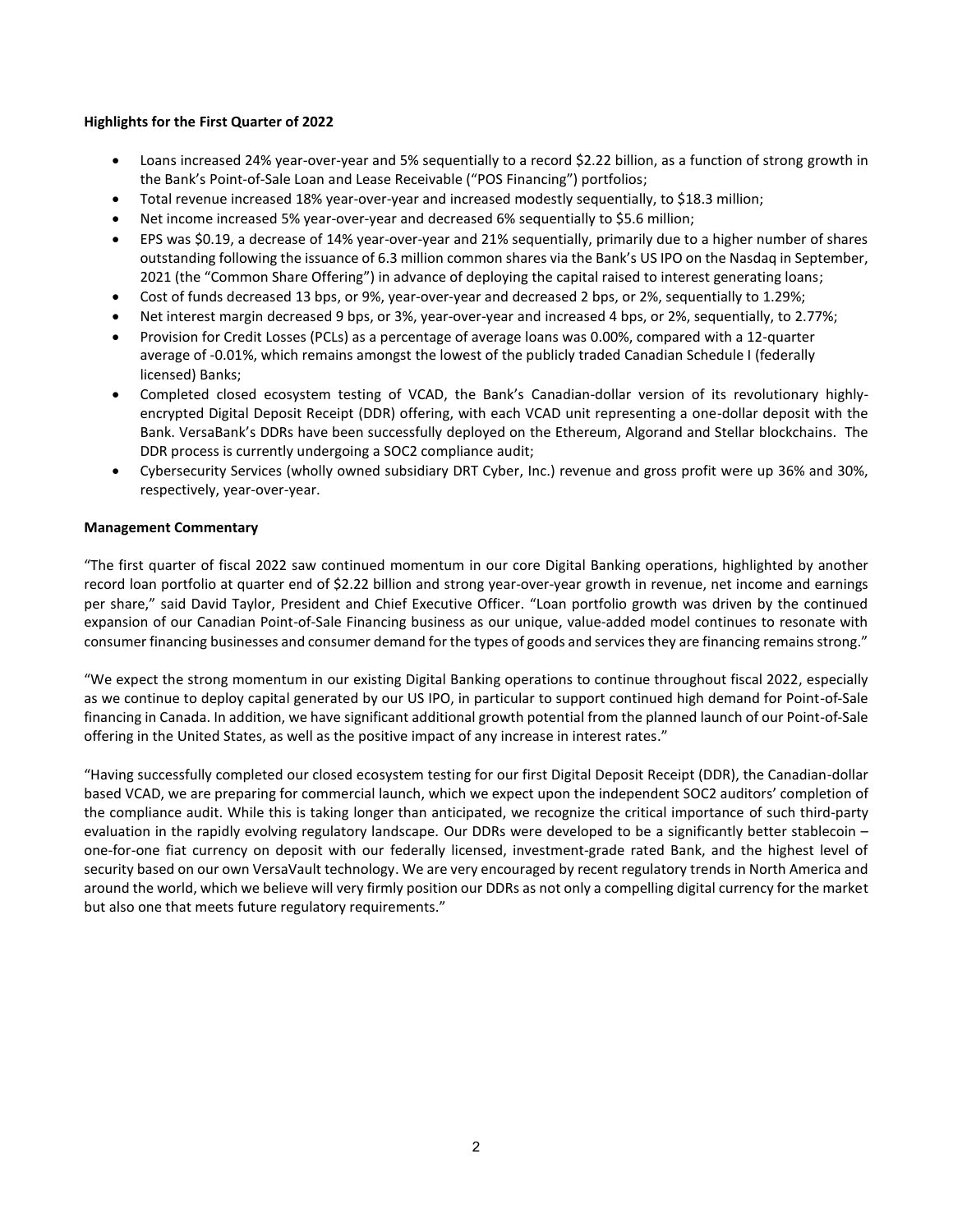#### **Financial Review**

*Net Income* – Net income for the quarter was \$5.6 million, or \$0.19 per common share (basic and diluted), compared to \$5.9 million, or \$0.24 per common share (basic and diluted) last quarter and \$5.3 million, or \$0.22 per common share (basic and diluted), for the same period a year ago. The quarter-over-quarter trend was a function primarily of higher non-interest expense attributable to general, annual compensation adjustments and increased staffing levels to support expanded business activity across the Bank, higher insurance premiums attributable to the Bank's listing on the Nasdaq, higher provision for credit losses, and lower non-interest income, offset partially by higher net interest income attributable primarily to loan growth. The year-over-year trend was a function primarily of higher net interest income attributable substantially to loan growth, offset partially by higher non-interest expense attributable to general, annual compensation adjustments and increased staffing levels to support expanded business activity across the Bank and higher insurance premiums attributable to the Bank's listing on the Nasdaq.

*Net Interest Margin* – Net interest margin (or spread) for the quarter was 2.77% compared to 2.73% last quarter and 2.86% for the same period a year ago. The quarter-over-quarter trend was a function primarily of redeployment of cash into higher yielding lending assets. The year-over-year trend was a function primarily of changes in the Bank's lending portfolio mix.

*Net Interest Income* – Net interest income for the quarter was \$16.9 million compared to \$16.1 million last quarter and \$14.4 million for the same period a year ago. The quarter-over-quarter trend was a function primarily of higher interest income earned on lending assets attributable to growth in the Bank's POS Financing portfolio and redeployment of cash into higher yielding lending assets, offset partially by lower interest income earned on the Bank's CRE Mortgage and Loan portfolios attributable to lower asset balances and higher interest expense attributable to the Bank's USD subordinated notes payable (the "Notes") resulting from changes in the USD/CAD foreign exchange spot rate over the course of the period. The yearover-year trend was a function of higher interest income earned on the Bank's POS Financing and CRE Mortgage portfolios attributable primarily to lending asset growth and the redeployment of cash into higher yielding lending assets, offset partially by higher interest expense attributable to the Notes.

*Non-Interest Expenses* – Non-interest expenses for the quarter were \$10.6 million compared to \$10.4 million last quarter and \$8.1 million for the same period a year ago. The quarter over quarter trend was a function primarily of higher salary and benefits expense attributable to general, annual compensation adjustments and increased staffing levels to support expanded business activity across the Bank and higher insurance premiums attributable to the Bank's listing on the Nasdaq. The year over year trend was a function primarily of higher salary and benefits expense attributable to general, annual compensation adjustments and increased staff levels, higher insurance premiums attributable to the Bank's listing on the Nasdaq, investments in the Bank's business development initiatives and the current quarter including three months of operating expenses of Digital Boundary Group ("DBG") compared to only two months of operating expenses included in the comparative period due to the timing of the Bank's acquisition of DBG on November 30, 2020.

*Provision for/Recovery of Credit Losses* – The Bank recognized a provision for credit losses in the current quarter in the amount of \$2,000 compared to a recovery of credit loss provisions in the amount of \$279,000 last quarter and a provision for credit losses in the amount of \$57,000 for the same period a year ago. The quarter-over-quarter trend was a function primarily of higher lending asset balances, offset partially by changes in the Bank's lending asset portfolio mix and changes in the forwardlooking information used by the Bank in its credit risk models in the current quarter. The year-over-year trend was a function primarily of changes in the Bank's lending asset portfolio mix and changes in the forward-looking information used by the Bank in its credit risk models in the current quarter, offset partially by higher lending asset balances.

*Capital* – At January 31, 2022, VersaBank's Total regulatory capital was \$426 million compared to \$419 million last quarter and \$251 million a year ago and the Bank's CET1 capital ratio was 14.83%, compared 15.18% last quarter and 12.48% a year ago. The quarter-over-quarter capital ratio trends were a function primarily of retained earnings growth, tax provision recoveries related to the Bank's deferred tax asset, and changes to the Bank's risk-weighted asset balances and composition. The year-over-year trends were a function primarily of the redemption of the Bank's outstanding Non-cumulative Series 3 Preferred Shares on April 30, 2021, the issuance of the Notes on April 30, 2021, the Common Share Offering in September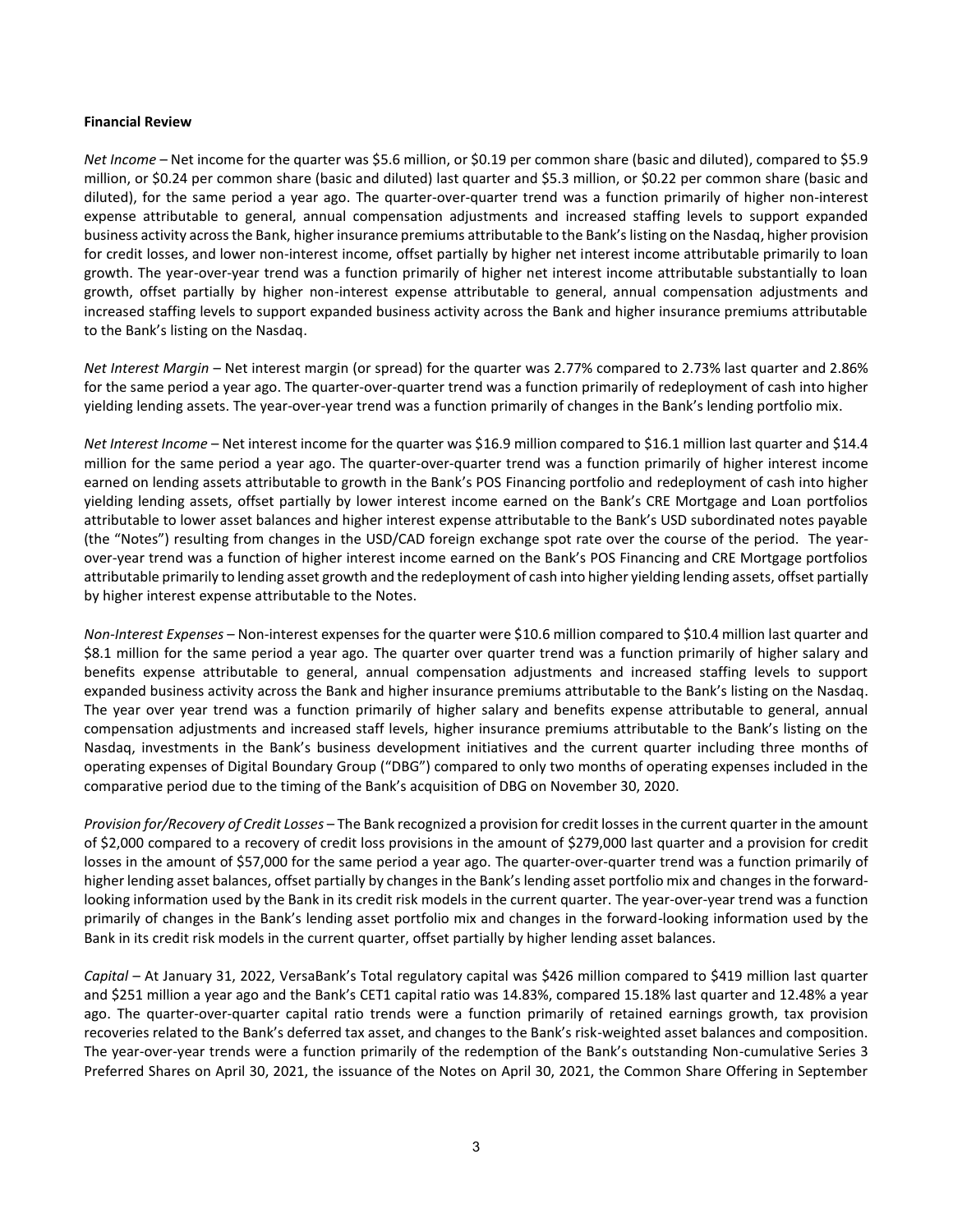2021, retained earnings growth, tax provision recoveries related to the Bank's deferred tax asset, and changes to the Bank's risk-weighted asset balances and composition.

*Credit Quality* -- Gross impaired loans at January 31, 2022 were \$nil, compared to \$nil a year ago. The Bank's allowance for expected credit losses, or ECL at January 31, 2022 was \$1.5 million compared to \$1.5 million last quarter and \$1.8 million a year ago. The quarter-over-quarter and year-over-year ECL trends were a function primarily of the factors set out in the *Provision for/Recovery of Credit Losses* section above. VersaBank's Provision for Credit Losses ratio continues to be one of the lowest in the industry, reflecting the very low risk profile of the Bank's lending portfolio, enabling it to generate superior net interest margins by offering innovative, high-value deposit and lending solutions that address unmet needs in the banking industry through a highly efficient partner model.

## **Q1 2022 Business Performance**

# **Lending Operations**

*Commercial Lending –* Commercial loans are originated through a well-established network of mortgage brokers and syndication partners, as well as through direct contact with VersaBank's staff. Most of these loans are secured by real estate assets located in Ontario and certain other Canadian provinces. The portfolio decreased 2% year-over-year and 6% sequentially to \$769 million, as a function primarily of timing of scheduled repayments over the course of the current quarter. The Bank anticipates that fiscal 2022 will bring continued growth in the commercial mortgage space, particularly with respect to financing for residential housing properties. Management expects that the demand for residential housing will be a function primarily of continued development in communities on the periphery of the major city centres as a result of consumers continuing to seek more affordable housing outside of the city centres and the federal government's efforts to revitalize immigration programs. Management is of the view that the multi-unit residential rental sector, within the Bank's target markets remains one of the most stable and low-risk sectors in the real estate market. Further, as COVID-19 restrictions continue to abate, management anticipates higher origination volumes related to commercial asset classes such as student housing and commercial and retail property types as the risk profile associated with this asset class realigns with the Bank's risk appetite. Finally, management continues to pursue opportunities to develop more meaningful balance sheet exposure to the B-20 compliant conventional, uninsured mortgage financing space.

*POS Financing –* Leveraging its proprietary technology, VersaBank electronically purchases small loan and lease receivables from its network of origination partners who make point of sale loans and leases, primarily for big ticket consumer purchases, throughout Canada. For the first quarter of 2022, the Bank's POS Financing portfolio was up 43% year-over-year and 13% sequentially to \$1.4 billion as a function primarily of continued strong demand for home finance, auto and home improvement/HVAC receivable financing. Consumer spending is expected to remain strong into at least the second half of fiscal 2022 as COVID-19 restrictions continue to abate, and in many cases are removed altogether and as consumers exhaust excess savings built up over the course of the pandemic. Management anticipates that consumers will continue to deploy their savings into a range of durable goods, including assets related to home improvements as well as home purchases for which the Bank's POS loan and lease origination partners provide financing. This, along with the anticipated addition of new origination partners and the Bank's planned entrance into the US market represent key drivers of POS Financing balance sheet growth over the course of fiscal 2022.

# **Deposit Funding**

VersaBank continues to increase its proportion of lower-cost commercial deposits by growing its well diversified Trustee in Bankruptcy, ("TIB") program deposit base which currently attracts a nominal interest rate. This low-cost diversified deposit channel provides VersaBank with a significant cost of funds advantage, enabling it to generate superior net interest margins while maintaining its conservative risk profile. VersaBank's cost of funds for the first quarter of 2022 was 1.29%, down 2 bps sequentially and 13 bps year-over-year. Management anticipates that commercial deposit volumes raised via the Bank's TIB program will continue to grow over the course of fiscal 2022 as a function of an increase in the volume of consumer bankruptcy and proposal restructuring proceedings over the same timeframe. This perspective is attributable primarily to the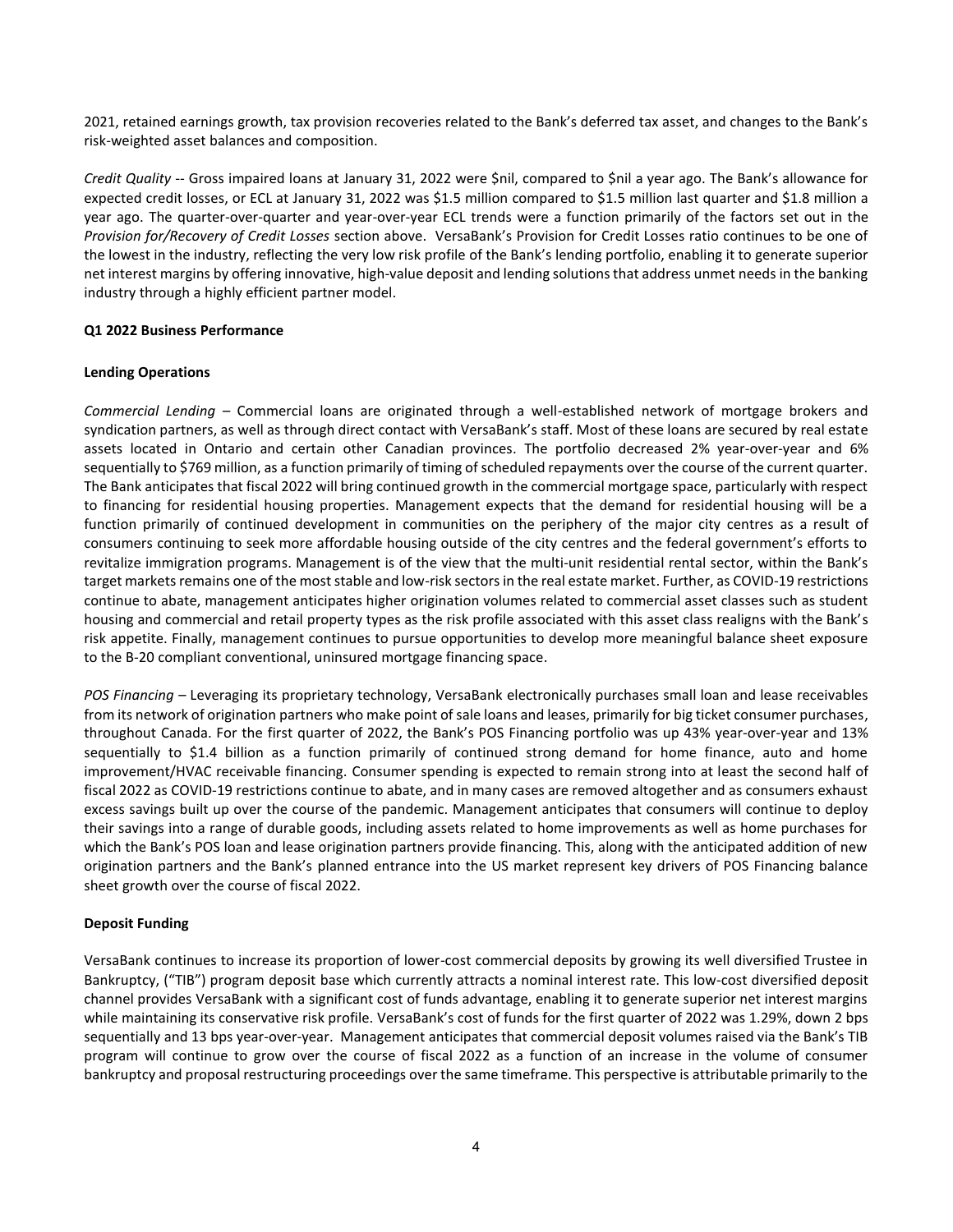anticipated effect of changes to federal government support programs as the impact of COVID-19 moderates, and higher interest rates as a result of the Bank of Canada tightening monetary policy over the course of the year. Further, the Bank continues to grow and expand its well-established, diverse deposit broker network through which it sources personal deposits, consisting primarily of guaranteed investment certificates. Management expects the combination of the operational trends set out above will allow the Bank to continue to effectively mitigate its cost of funds, even in a rising interest rate environment.

Commercial deposits at January 31, 2022 were \$596 million, up 14% year-over-year and down 2% sequentially. The yearover-year trend was attributable primarily to continued growth in the Bank's TIB program. The quarter-over-quarter trend was attributable primarily to withdrawals made by Trustees to fund normal course disbursements associated with consumer bankruptcy and proposal restructuring proceedings.

# **Cybersecurity Services**

Leveraging its internally developed IT security software and capabilities, VersaBank established wholly-owned subsidiary, DRT Cyber, Inc., to pursue significant large-market opportunities in cybersecurity and develop innovative solutions to address the rapidly growing volume of cyber threats challenging financial institutions, multi-national corporations and government entities. For the first quarter of 2022, cybersecurity net income of \$148,000 was down 14% year-over-year and down 70% sequentially. The year-over-year trend was as a function primarily of of higher non-interest expense partially offset by higher service work volume in the current quarter attributable partially to the comparative period including only two months of operations due to the timing of the Bank's acquisition of Digital Boundary Group on November 30, 2020. The quarter-overquarter trend was a function primarily of strong performance in the comparative quarter attributable to engagements that were deferred in early 2021, due to COVID 19, being realized in the comparative quarter and lower seasonal activity in the current quarter.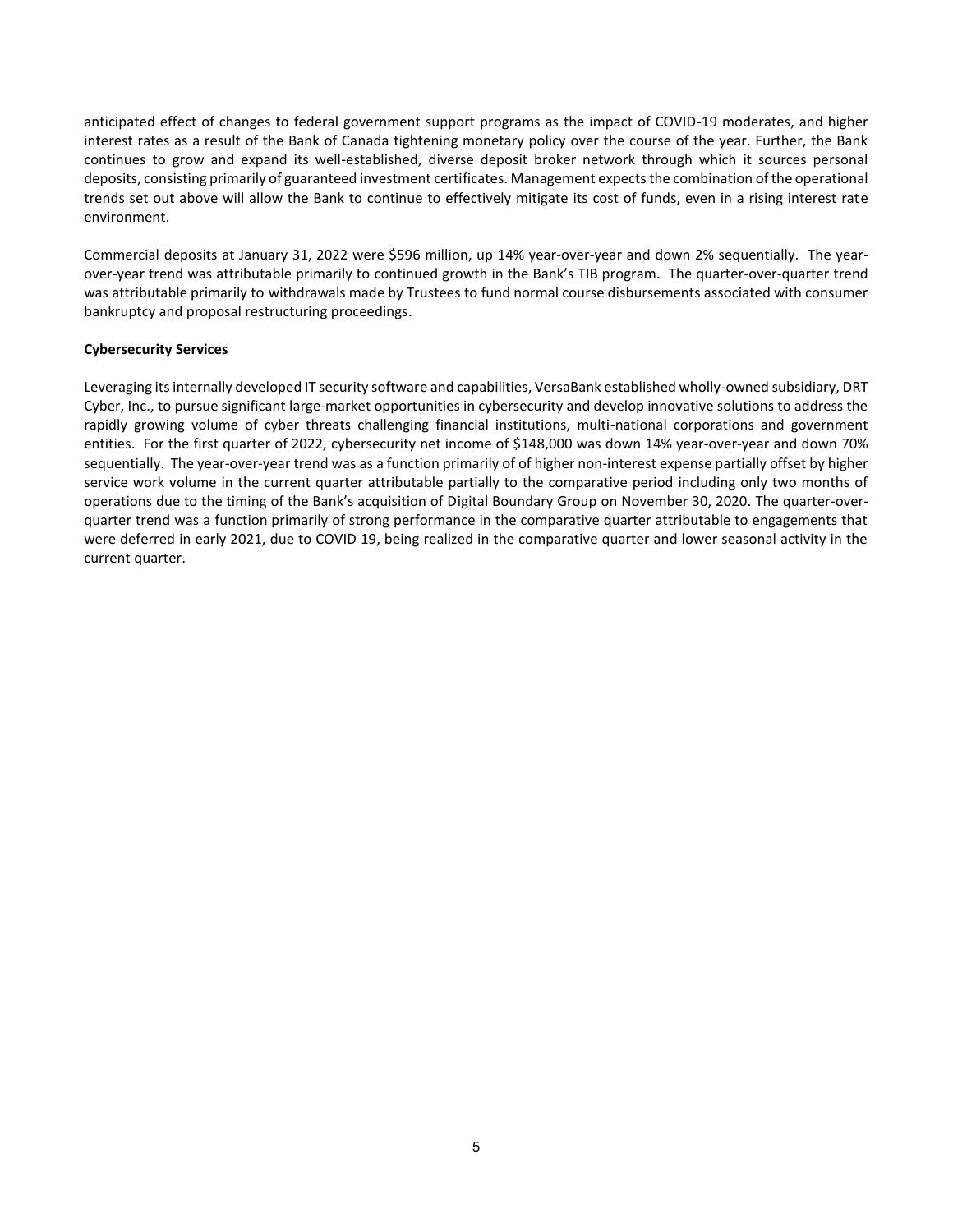# **FINANCIAL HIGHLIGHTS**

| (unaudited)                                                     | For the three months ended |                   |               |           |            |           |
|-----------------------------------------------------------------|----------------------------|-------------------|---------------|-----------|------------|-----------|
|                                                                 |                            | <b>January 31</b> | October 31    |           | January 31 |           |
| (thousands of Canadian dollars except per share amounts)        |                            | 2022              |               | 2021      |            | 2021      |
| <b>Results of operations</b>                                    |                            |                   |               |           |            |           |
| Interest income                                                 | \$                         | 24,720            | \$            | 23,924    | \$         | 21,515    |
| Net interest income                                             |                            | 16,885            |               | 16,146    |            | 14,374    |
| Non-interest income                                             |                            | 1,381             |               | 2,090     |            | 1,048     |
| <b>Total revenue</b>                                            |                            | 18,266            |               | 18,236    |            | 15,422    |
| Provision (recovery) for credit losses                          |                            | 2                 |               | (279)     |            | 57        |
| Non-interest expenses                                           |                            | 10,636            |               | 10,377    |            | 8,087     |
| <b>Net income</b>                                               |                            | 5,566             |               | 5,910     |            | 5,290     |
| Income per common share:                                        |                            |                   |               |           |            |           |
| Basic                                                           | \$                         | 0.19              | \$            | 0.24      | \$         | 0.22      |
| <b>Diluted</b>                                                  | \$                         | 0.19              | \$            | 0.24      | \$         | 0.22      |
| Dividends paid on preferred shares                              | \$                         | 247               | \$            | 247       | \$         | 542       |
| Dividends paid on common shares                                 | \$                         | 687               | \$            | 684       | \$         | 528       |
| Yield*                                                          |                            | 4.06%             |               | 4.04%     |            | 4.28%     |
| Cost of funds*                                                  |                            | 1.29%             |               | 1.31%     |            | 1.42%     |
| Net interest margin*                                            |                            | 2.77%             |               | 2.73%     |            | 2.86%     |
| Return on common equity*                                        |                            | 6.58%             |               | 8.07%     |            | 8.26%     |
| Book value per common share*                                    | \$                         | 11.78             | \$            | 11.61     | \$         | 10.90     |
| Efficiency ratio*                                               |                            | 58%               |               | 57%       |            | 52%       |
| Return on total assets*                                         |                            | 0.87%             |               | 0.96%     |            | 0.94%     |
| Gross impaired loans to total loans*                            |                            | 0.00%             |               | 0.00%     |            | 0.00%     |
| Provision (recovery) for credit losses as a % of average loans* |                            | 0.00%             |               | (0.05%)   |            | 0.01%     |
|                                                                 |                            |                   |               | As at     |            |           |
| <b>Balance Sheet Summary</b>                                    |                            |                   |               |           |            |           |
| Cash                                                            | $\frac{2}{3}$              | 155,239           | $\frac{1}{2}$ | 271,523   | \$         | 212,016   |
| Loans, net of allowance for credit losses                       |                            | 2,215,638         |               | 2,103,050 |            | 1,793,724 |
| Average loans*                                                  |                            | 2,159,344         |               | 2,027,602 |            | 1,724,317 |
| <b>Total assets</b>                                             |                            | 2,415,346         |               | 2,415,086 |            | 2,044,976 |
| Deposits                                                        |                            | 1,847,003         |               | 1,853,204 |            | 1,664,694 |
| Subordinated notes payable                                      |                            | 97,726            |               | 95,272    |            | 4,891     |
| Shareholders' equity                                            |                            | 336,951           |               | 332,106   |            | 259,508   |
| <b>Capital ratios**</b>                                         |                            |                   |               |           |            |           |
| Risk-weighted assets                                            | \$                         | 2,095,335         | \$            | 2,013,544 | \$         | 1,721,935 |
| Common Equity Tier 1 capital                                    |                            | 310,825           |               | 305,708   |            | 214,851   |
| Total regulatory capital                                        |                            | 426,237           |               | 418,718   |            | 251,020   |
| Common Equity Tier 1 (CET1) capital ratio                       |                            | 14.83%            |               | 15.18%    |            | 12.48%    |
| Tier 1 capital ratio                                            |                            | 15.49%            |               | 15.86%    |            | 14.18%    |
| Total capital ratio                                             |                            | 20.34%            |               | 20.80%    |            | 14.58%    |
| Leverage ratio                                                  |                            | 12.69%            |               | 12.60%    |            | 11.40%    |

\* This is a non-GAAP measure. See definition under 'Non-GAAP and Other Financial Measures' in the Q1 2022 Management's Discussion and Analysis.

\*\* Capital management and leverage measures are in accordance with OSFI's Capital Adequacy Requirements and Basel III Accord.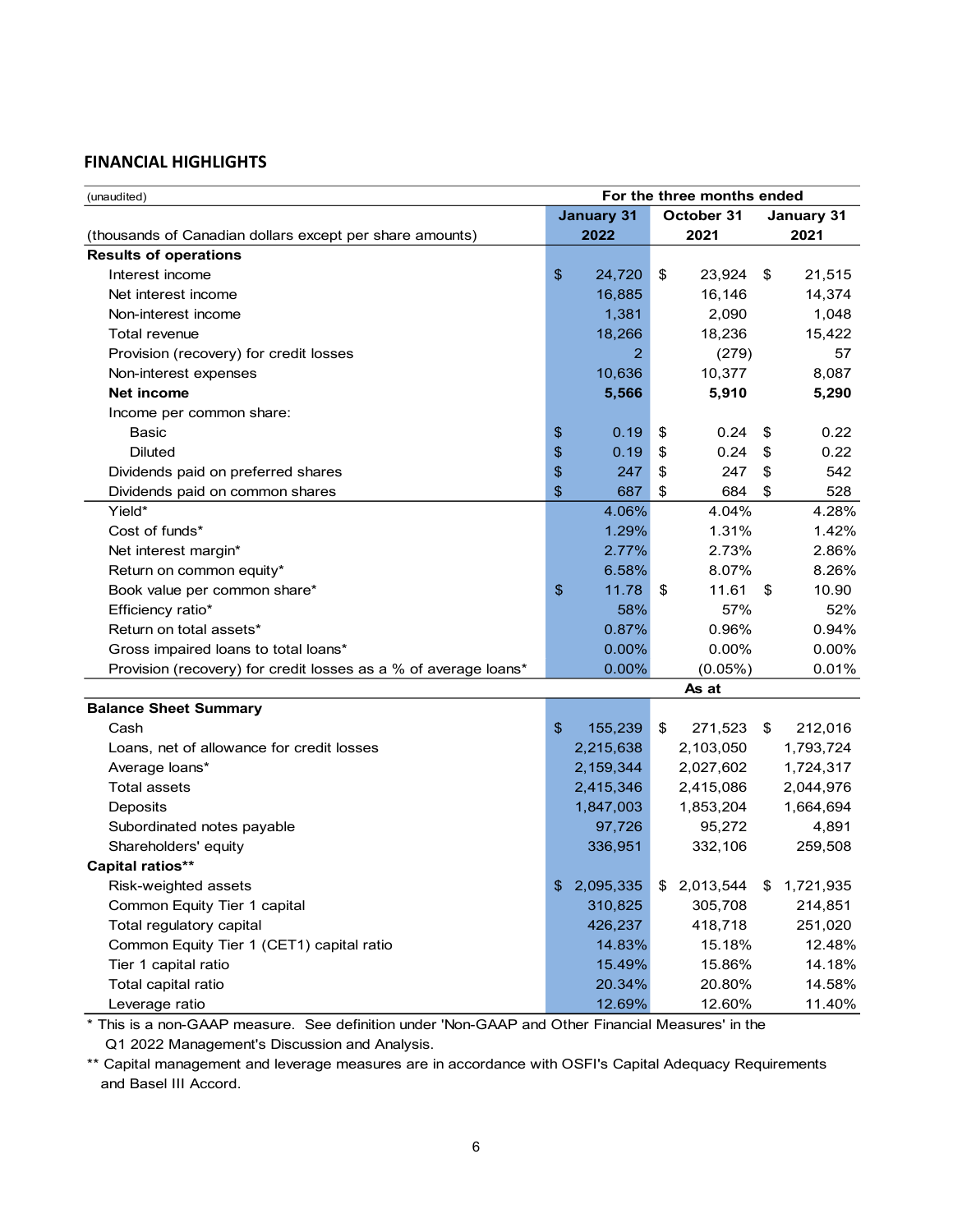## **COVID-19 Update**

As a digital bank with a low-risk business-to-business, partner-based model, VersaBank continues to remain relatively insulated from many of the negative influences of COVID-19 as a function primarily of our staff working remotely, enabled by our branchless, technology-driven model. However, with public health restrictions being relaxed somewhat on January 31st, 2022 and expected to abate further in the short term, management will begin to execute on its return-to-work strategy, which will see staff transition from working remotely to working in a traditional office setting over the course of the timeframe spanning February  $14<sup>th</sup>$ , 2022, to March  $14<sup>th</sup>$ , 2022.

Notwithstanding the above, we continue to operate at a heightened level of awareness to ensure that our origination and underwriting practices remain highly disciplined and focused, and further, have no loans on our balance sheet that are subject to payment deferrals, no impaired loans and no loans in arrears.

As we navigate past the business and operational challenges imposed by the continued impact of COVID-19, the Bank remains highly focused on increasing earnings by concentrating on niche markets that support modestly better pricing for its products and by leveraging its diverse deposit gathering network that provides efficient access to a range of low-cost deposit sources in order to maintain a lower cost of funds.

# **About VersaBank**

VersaBank is a Canadian Schedule I chartered (federally licensed) bank with a difference. VersaBank became the world's first fully digital financial institution when it adopted its highly efficient business-to-business model using its proprietary state-ofthe-art financial technology to profitably address underserved segments of the Canadian banking market in the pursuit of superior net interest margins while mitigating risk. VersaBank obtains all of its deposits and provides the majority of its loans and leases electronically, with innovative deposit and lending solutions for financial intermediaries that allow them to excel in their core businesses. In addition, leveraging its internally developed IT security software and capabilities, VersaBank established wholly owned, Washington, DC-based subsidiary, DRT Cyber Inc. to pursue significant large-market opportunities in cyber security and develop innovative solutions to address the rapidly growing volume of cyber threats challenging financial institutions, multi-national corporations and government entities on a daily basis.

VersaBank's Common Shares trade on the Toronto Stock Exchange ("TSX") and Nasdaq under the symbol VBNK. Its Series 1 Preferred Shares trade on the TSX under the symbol VBNK.PR.A.

## **Forward-Looking Statements**

The statements in this press release that relate to the future are forward-looking statements. By their very nature, forwardlooking statements involve inherent risks and uncertainties, both general and specific, many of which are out of our control. Risks exist that predictions, forecasts, projections, and other forward-looking statements will not be achieved. Readers are cautioned not to place undue reliance on these forward-looking statements as several important factors could cause actual results to differ materially from the plans, objectives, expectations, estimates and intentions expressed in such forwardlooking statements. These factors include, but are not limited to, the strength of the Canadian economy in general and the strength of the local economies within Canada in which we conduct operations; the effects of changes in monetary and fiscal policy, including changes in interest rate policies of the Bank of Canada; changing global commodity prices; the effects of competition in the markets in which we operate; inflation; capital market fluctuations; the timely development and introduction of new products in receptive markets; the impact of changes in the laws and regulations pertaining to financial services; changes in tax laws; technological changes; unexpected judicial or regulatory proceedings; unexpected changes in consumer spending and savings habits; the impact of wars or conflicts including the crisis in Russia-Ukraine; the impact of the COVID-19 pandemic and our anticipation of and success in managing the risks implicated by the foregoing. For a detailed discussion of certain key factors that may affect our future results, please see our annual MD&A for the year ended October 31, 2021.